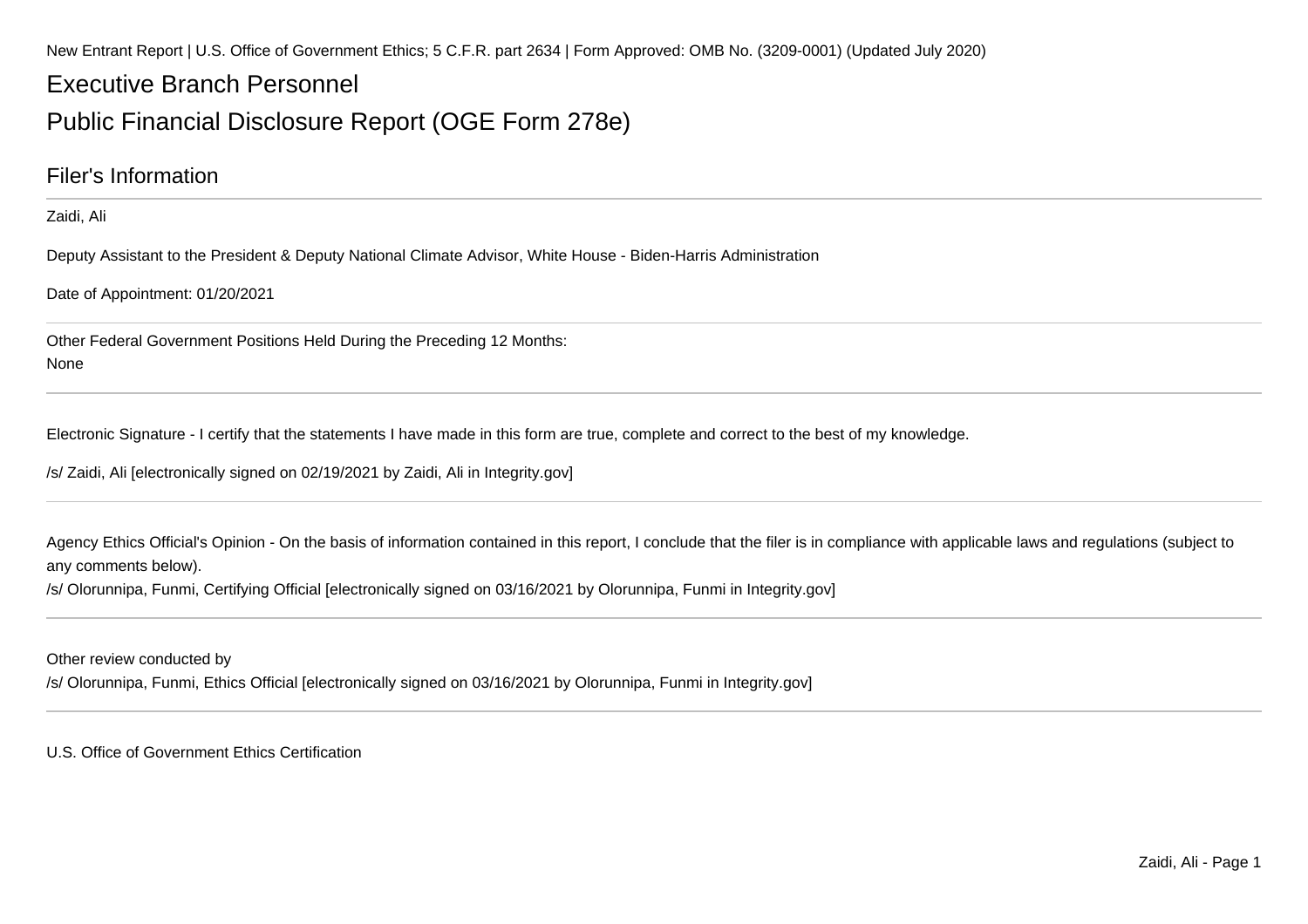Data Revised - Workflow re-designation - 03/16/2021

Data Revised 03/10/2021

Data Revised 03/05/2021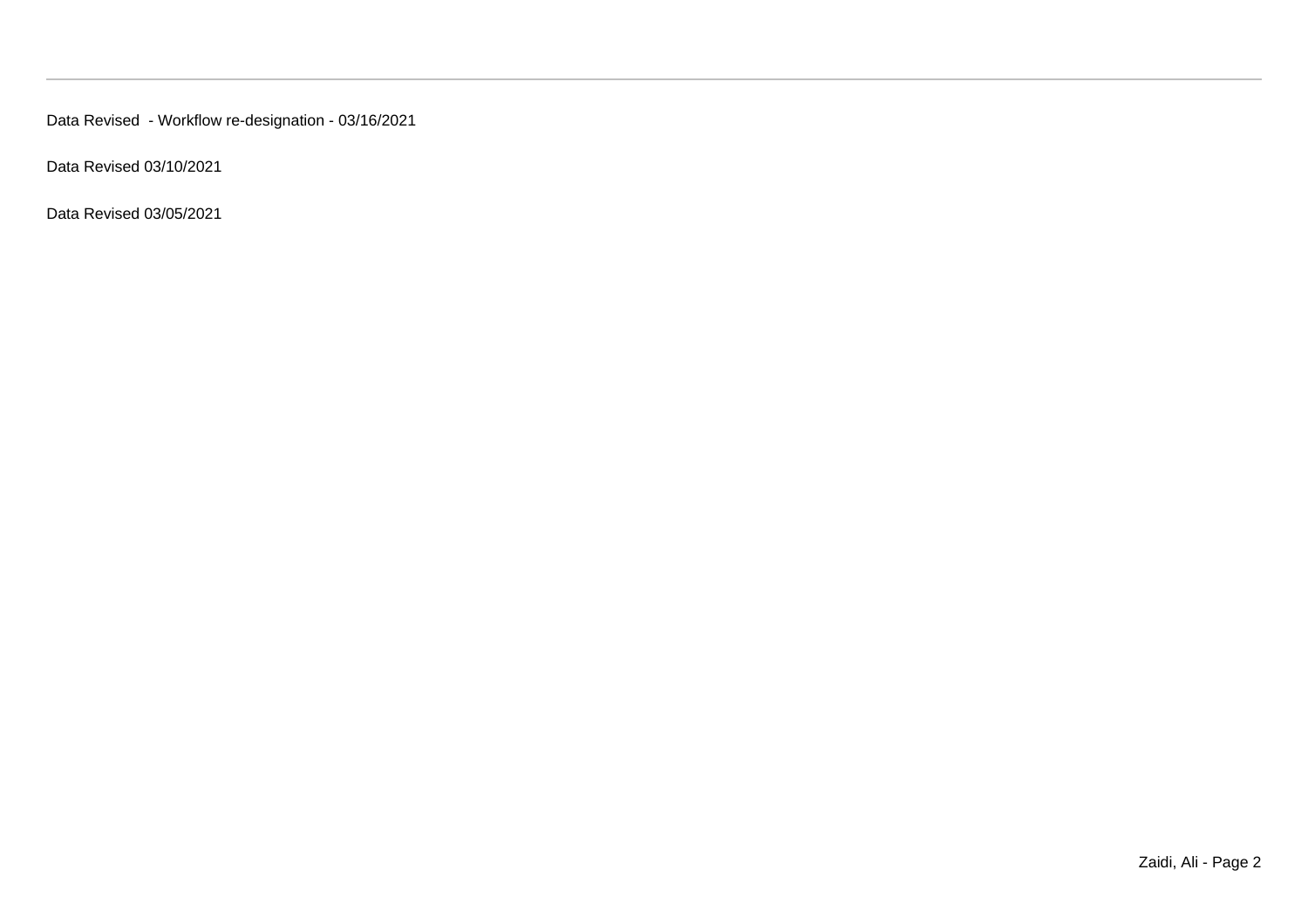### 1. Filer's Positions Held Outside United States Government

| # | <b>ORGANIZATION NAME</b>   | CITY, STATE                            | <b>ORGANIZATION</b><br><b>TYPE</b> | <b>POSITION</b><br><b>HELD</b>                                                                                                     | <b>FROM</b> | <b>TO</b> |
|---|----------------------------|----------------------------------------|------------------------------------|------------------------------------------------------------------------------------------------------------------------------------|-------------|-----------|
|   | <b>New York State</b>      | Albany, New<br>York                    | State<br>Government                | Chairman of<br><b>Climate Policy</b><br>and Finance and<br>Deputy<br>Secretary to the<br>Governor for<br>Energy and<br>Environment | 4/2020      | 1/2021    |
| 2 | Kirkland & Ellis LLP       | Washington,<br>District of<br>Columbia | Law Firm                           | Of Counsel                                                                                                                         | 8/2018      | 4/2020    |
| 3 | <b>Stanford University</b> | Stanford,<br>California                | University/Colleg<br>е             | Adjunct<br>Professor and<br><b>Precourt Scholar</b>                                                                                | 1/2017      | 1/2021    |
| 4 | PT Fund, Inc.              | Washington,<br>District of<br>Columbia | Non-Profit                         | Deputy Area<br>Lead and Policy<br>Volunteer                                                                                        | 8/2020      | 1/2021    |

## 2. Filer's Employment Assets & Income and Retirement Accounts

| #   | <b>DESCRIPTION</b>                   | EIF       | <b>VALUE</b>            | <b>INCOME TYPE</b> | <b>INCOME</b><br><b>AMOUNT</b> |
|-----|--------------------------------------|-----------|-------------------------|--------------------|--------------------------------|
|     | New York State                       | N/A       |                         | Salary             | \$110,179                      |
| 2   | Kirkland & Ellis LLP (law firm)      | N/A       |                         | Salary             | \$86,905                       |
| 3   | Kirkland & Ellis LLP 401K            | <b>No</b> |                         |                    |                                |
| 3.1 | Vanguard Target Retirement 2050 Fund | Yes       | $$15,001 -$<br>\$50,000 |                    | None (or less<br>than $$201)$  |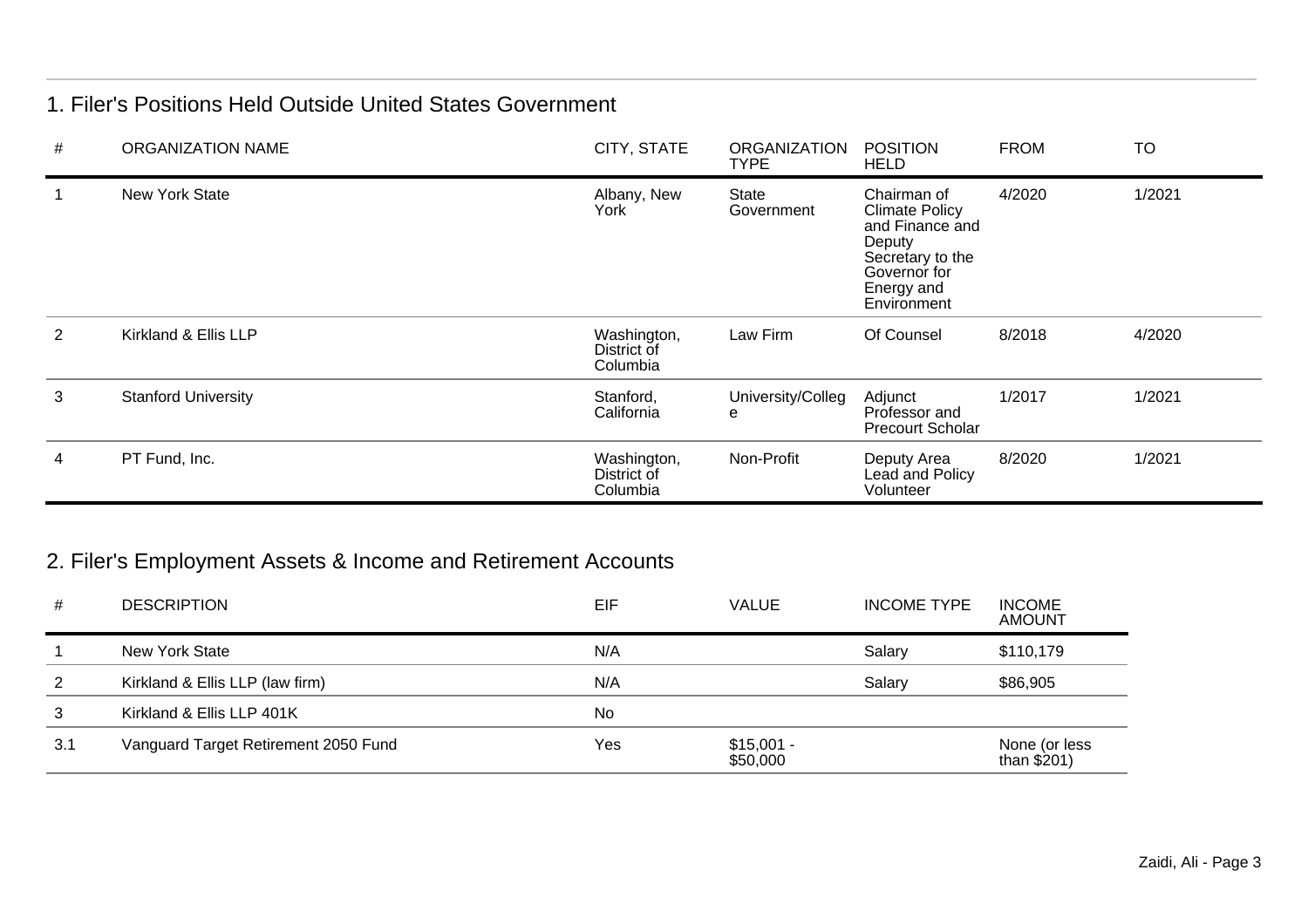| #   | <b>DESCRIPTION</b>                                              | EIF | <b>VALUE</b>            | <b>INCOME TYPE</b> | <b>INCOME</b><br><b>AMOUNT</b> |
|-----|-----------------------------------------------------------------|-----|-------------------------|--------------------|--------------------------------|
| 4   | Morrison & Foerster LLP 401K                                    | No  |                         |                    |                                |
| 4.1 | Vanguard Target Retirement 2050 Fund                            | Yes | $$15,001 -$<br>\$50,000 |                    | None (or less<br>than $$201)$  |
| 5   | New York State Local Retirement System,<br>defined benefit plan | N/A | $$1,001 - $15,000$      |                    | None (or less<br>than $$201)$  |

# 3. Filer's Employment Agreements and Arrangements

| # | <b>EMPLOYER OR PARTY</b>               | CITY, STATE                            | STATUS AND TERMS                                                                                                            | <b>DATE</b> |
|---|----------------------------------------|----------------------------------------|-----------------------------------------------------------------------------------------------------------------------------|-------------|
|   | Kirkland & Ellis LLP                   | Washington,<br>District of<br>Columbia | I will continue to participate in this defined contribution<br>plan, but the plan sponsor no longer makes<br>contributions. | 8/2018      |
|   | Morrison & Foerster LLP                | Washington,<br>District of<br>Columbia | I will continue to participate in this defined contribution<br>plan, but the plan sponsor no longer makes<br>contributions. | 1/2017      |
| 3 | New York State Local Retirement System | Albany, New<br>York                    | I will continue to participate in this defined benefit plan.                                                                | 4/2020      |

# 4. Filer's Sources of Compensation Exceeding \$5,000 in a Year

| # | <b>SOURCE NAME</b>          | CITY, STATE                            | BRIEF DESCRIPTION OF DUTIES                 |
|---|-----------------------------|----------------------------------------|---------------------------------------------|
|   | New York State              | Albany, New<br>York                    | Public servant in state government          |
|   | Kirkland & Ellis LLP        | Washington,<br>District of<br>Columbia | Attorney in private practice                |
| 3 | <b>ACON Investments LLC</b> | Washington,<br>District of<br>Columbia | Legal services (client of Kirkland & Ellis) |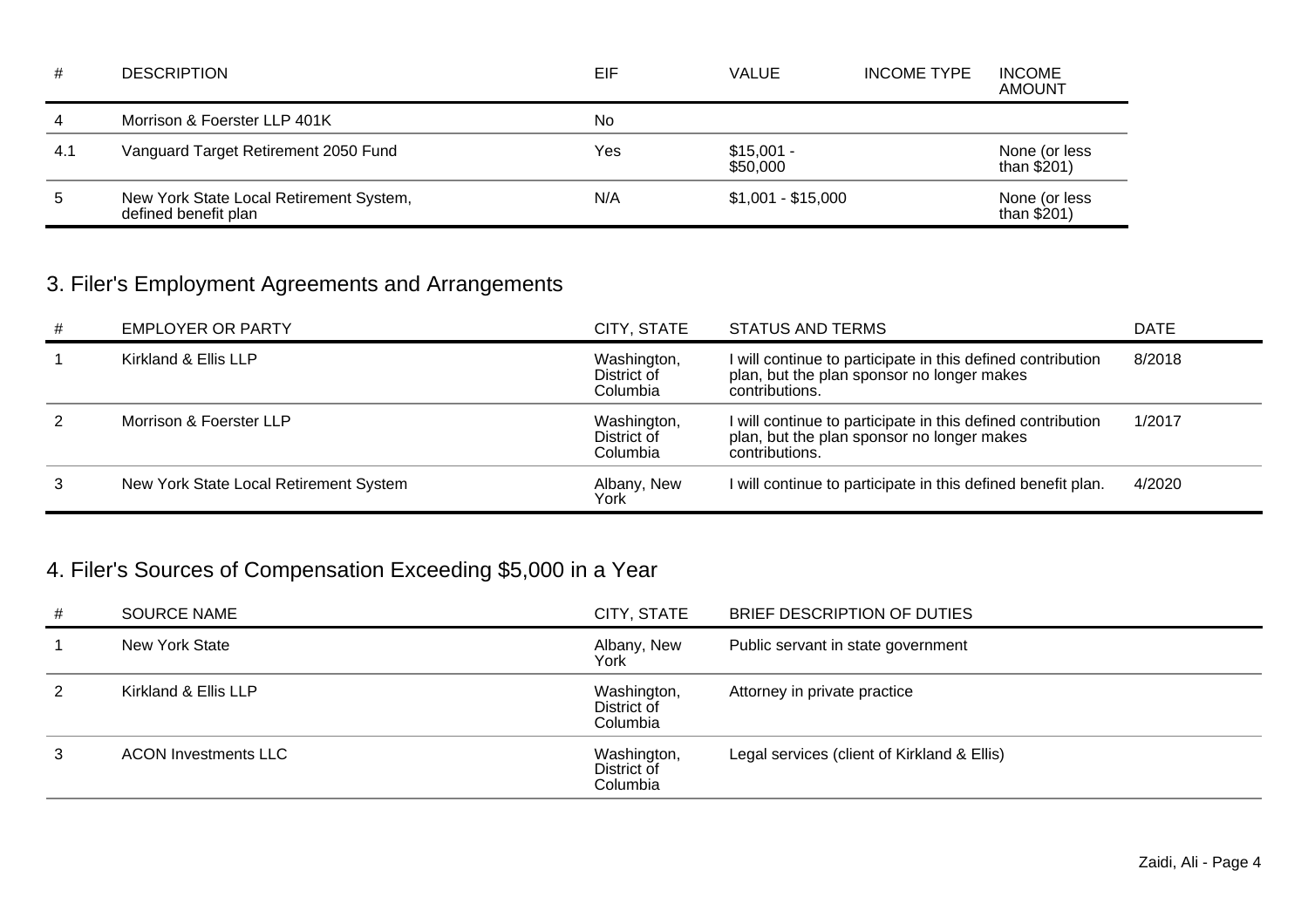| #              | <b>SOURCE NAME</b>                           | CITY, STATE                            | BRIEF DESCRIPTION OF DUTIES                            |
|----------------|----------------------------------------------|----------------------------------------|--------------------------------------------------------|
| 4              | Bain Capital Private Equity, LP              | Boston,<br>Massachusetts               | Legal services (client of Kirkland & Ellis)            |
| 5              | <b>Barclays Capital</b>                      | Chicago, Illinois                      | Legal services (client of Kirkland & Ellis)            |
| 6              | The Blackstone Group                         | New York, New<br>York                  | Legal services (client of Kirkland & Ellis)            |
| $\overline{7}$ | Callon Petroleum Company                     | Houston, Texas                         | Legal services (client of Kirkland & Ellis)            |
| 8              | Carlyle Group                                | Washington,<br>District of<br>Columbia | Legal services (client of Kirkland & Ellis)            |
| 9              | Cresta Energy Fund Management                | Dallas, Texas                          | Legal services (client of Kirkland & Ellis)            |
| 10             | <b>Electric Reliability Council of Texas</b> | Austin, Texas                          | Legal services (client of Kirkland & Ellis)            |
| 11             | <b>Elliott Management Corporation</b>        | New York, New<br>York                  | Legal services (client of Kirkland & Ellis)            |
| 12             | <b>Energy Capital Partners</b>               | Summit, New<br>Jersey                  | Legal services (client of Kirkland & Ellis)            |
| 13             | Goldman, Sachs & Company                     | New York, New<br>York                  | Legal services (client of Kirkland & Ellis)            |
| 14             | <b>Gryphon Partners</b>                      | San Francisco,<br>California           | Legal services (client of Kirkland & Ellis)            |
| 15             | Guggenheim Partners Investment Mgmt.         | Chicago, Illinois                      | Legal services (client of Kirkland & Ellis)            |
| 16             | Kohlberg, Kravis Roberts & Co.               | New York, New<br>York                  | Legal services (client of Kirkland & Ellis)            |
| 17             | Madison Dearborn Partners, Inc.              | Chicago, Illinois                      | Legal services (client of Kirkland & Ellis)            |
| 18             | Midstates Petroleum Company, Inc.            | Houston, Texas                         | Legal services (client of Kirkland & Ellis)            |
| 19             | Mission Coal Company, LLC                    | Kingsport,<br>Tennessee                | Legal services (bankruptcy client of Kirkland & Ellis) |
| 20             | <b>Murray Energy Corporation</b>             | Saint Clairsville,<br>Ohio             | Legal services (bankruptcy client of Kirkland & Ellis) |
|                |                                              |                                        |                                                        |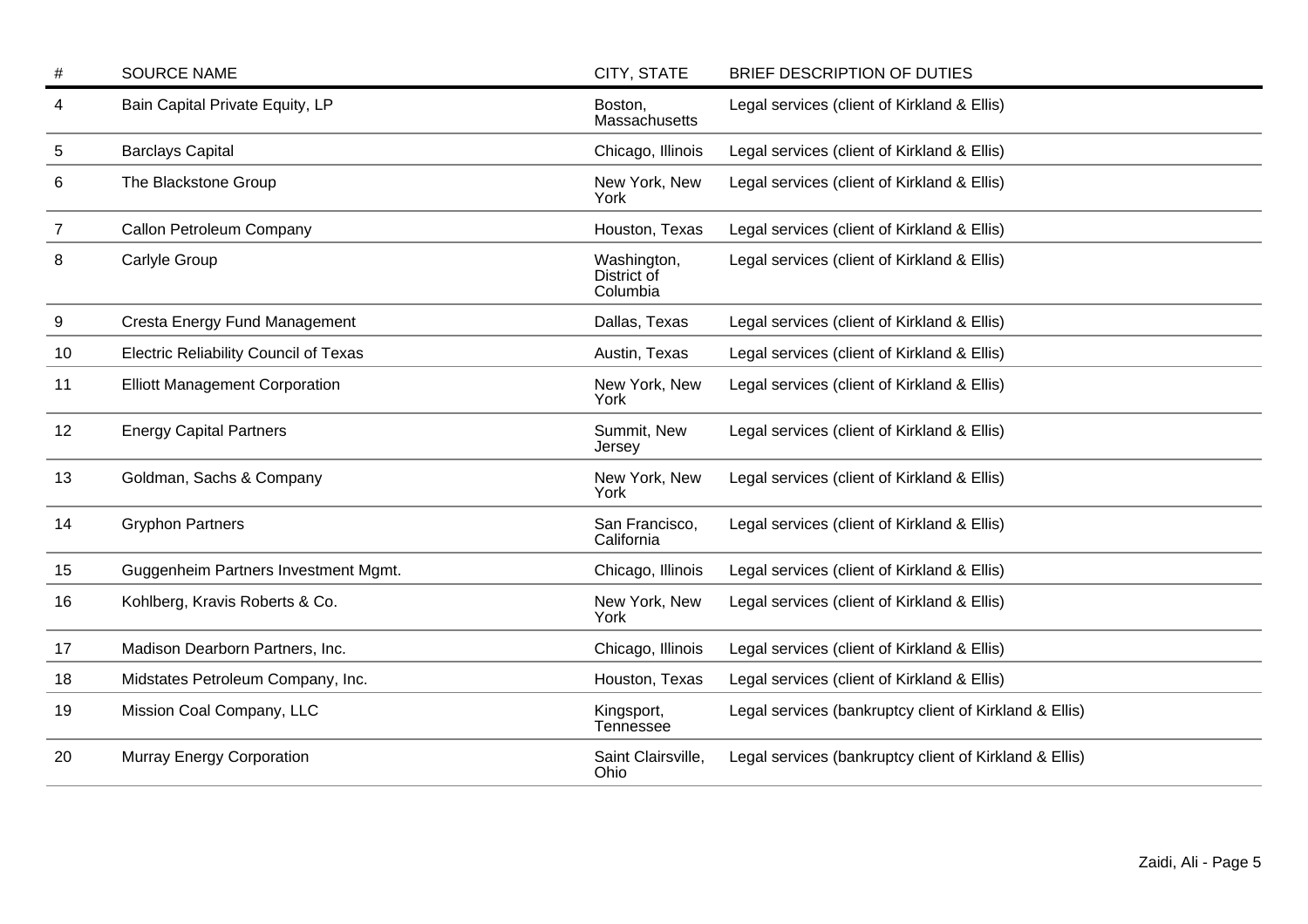| #  | <b>SOURCE NAME</b>              | CITY, STATE                     | BRIEF DESCRIPTION OF DUTIES                 |
|----|---------------------------------|---------------------------------|---------------------------------------------|
| 21 | <b>Pine Brook Road Partners</b> | New York, New<br>York           | Legal services (client of Kirkland & Ellis) |
| 22 | <b>Strategic Value Partners</b> | Greenwich,<br>Connecticut       | Legal services (client of Kirkland & Ellis) |
| 23 | <b>Summit Partners</b>          | Boston,<br>Massachusetts        | Legal services (client of Kirkland & Ellis) |
| 24 | <b>Sun Capital Partners</b>     | Boca Raton,<br>Florida          | Legal services (client of Kirkland & Ellis) |
| 25 | Sustainable Bioproducts         | Chicago, Illinois               | Legal services (client of Kirkland & Ellis) |
| 26 | Tenneco, Inc.                   | Lake Forest,<br><b>Illinois</b> | Legal services (client of Kirkland & Ellis) |
| 27 | Thoma Bravo, L.P.               | Chicago, Illinois               | Legal services (client of Kirkland & Ellis) |
| 28 | Thomas H. Lee Partners          | Boston,<br><b>Massachusetts</b> | Legal services (client of Kirkland & Ellis) |
| 29 | <b>TPG Capital</b>              | San Francisco,<br>California    | Legal services (client of Kirkland & Ellis) |
| 30 | <b>Vista Equity Partners</b>    | San Francisco,<br>California    | Legal services (client of Kirkland & Ellis) |
| 31 | <b>Warburg Pincus, LLC</b>      | New York, New<br>York           | Legal services (client of Kirkland & Ellis) |
| 32 | <b>Waud Capital Partners</b>    | Chicago, Illinois               | Legal services (client of Kirkland & Ellis) |
| 33 | <b>Stanford University</b>      | Palo Alto,<br>California        | <b>Adjunct Professor</b>                    |

5. Spouse's Employment Assets & Income and Retirement Accounts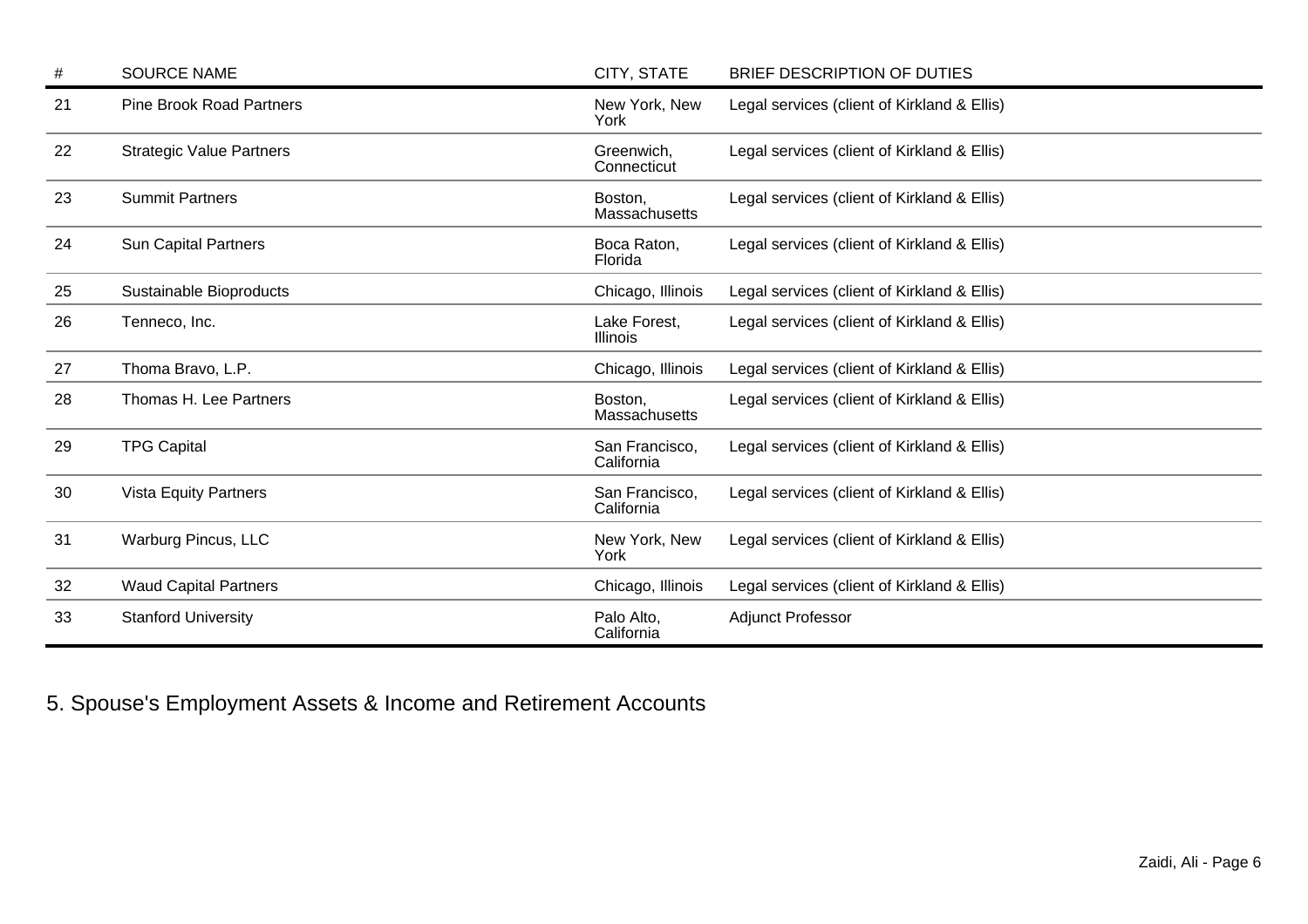### None

## 6. Other Assets and Income

| #              | <b>DESCRIPTION</b>                                          | EIF | <b>VALUE</b>                     | <b>INCOME TYPE</b>                       | <b>INCOME</b><br><b>AMOUNT</b> |
|----------------|-------------------------------------------------------------|-----|----------------------------------|------------------------------------------|--------------------------------|
| $\mathbf 1$    | VanEck Vectors High Yield Muni ETF (HYD)                    | Yes | $$100,001 -$<br>\$250,000        |                                          | $$5,001 - $15,000$             |
| $\overline{2}$ | SPDR Nuveen Bloomberg Barclays HY Muni<br>Bd ETF (HYMB)     | Yes | $$50,001 -$<br>\$100,000         |                                          | $$2,501 - $5,000$              |
| 3              | iShares Core US Aggregate Bond ETF (AGG)                    | Yes | None (or less<br>than $$1,001$ ) |                                          | $$201 - $1,000$                |
| 4              | Netflix, Inc. (NFLX)                                        | N/A | None (or less<br>than $$1,001$ ) | <b>Capital Gains</b>                     | $$1,001 - $2,500$              |
| 5              | SPDR Nuveen Bloomberg Barclays Municipal<br><b>Bond ETF</b> | Yes | None (or less<br>than $$1,001$ ) |                                          | $$1,001 - $2,500$              |
| 6              | Apple, Inc. (AAPL)                                          | N/A | None (or less<br>than $$1,001$ ) | <b>Capital Gains</b>                     | $$1,001 - $2,500$              |
| $\overline{7}$ | Bank of America Corp. (BAC)                                 | N/A | None (or less<br>than $$1,001$ ) | <b>Capital Gains</b>                     | $$201 - $1,000$                |
| 8              | The Walt Disney Co. (DIS)                                   | N/A | None (or less<br>than $$1,001$ ) | <b>Capital Gains</b><br><b>Dividends</b> | $$201 - $1,000$                |
| 9              | Lockheed Martin Corp. (LMT)                                 | N/A | None (or less<br>than $$1,001$ ) | <b>Capital Gains</b>                     | $$201 - $1,000$                |
| 10             | Northrop Grumman Corp. (NOC)                                | N/A | None (or less<br>than $$1,001$ ) | <b>Capital Gains</b>                     | $$201 - $1,000$                |
| 11             | SPDR Portfolio S&P 500 ETF (SPLG)                           | Yes | None (or less<br>than $$1,001$ ) |                                          | $$201 - $1,000$                |
| 12             | Amazon.com, Inc. (AMZN)                                     | N/A | None (or less<br>than $$1,001$ ) | <b>Capital Gains</b>                     | $$2,501 - $5,000$              |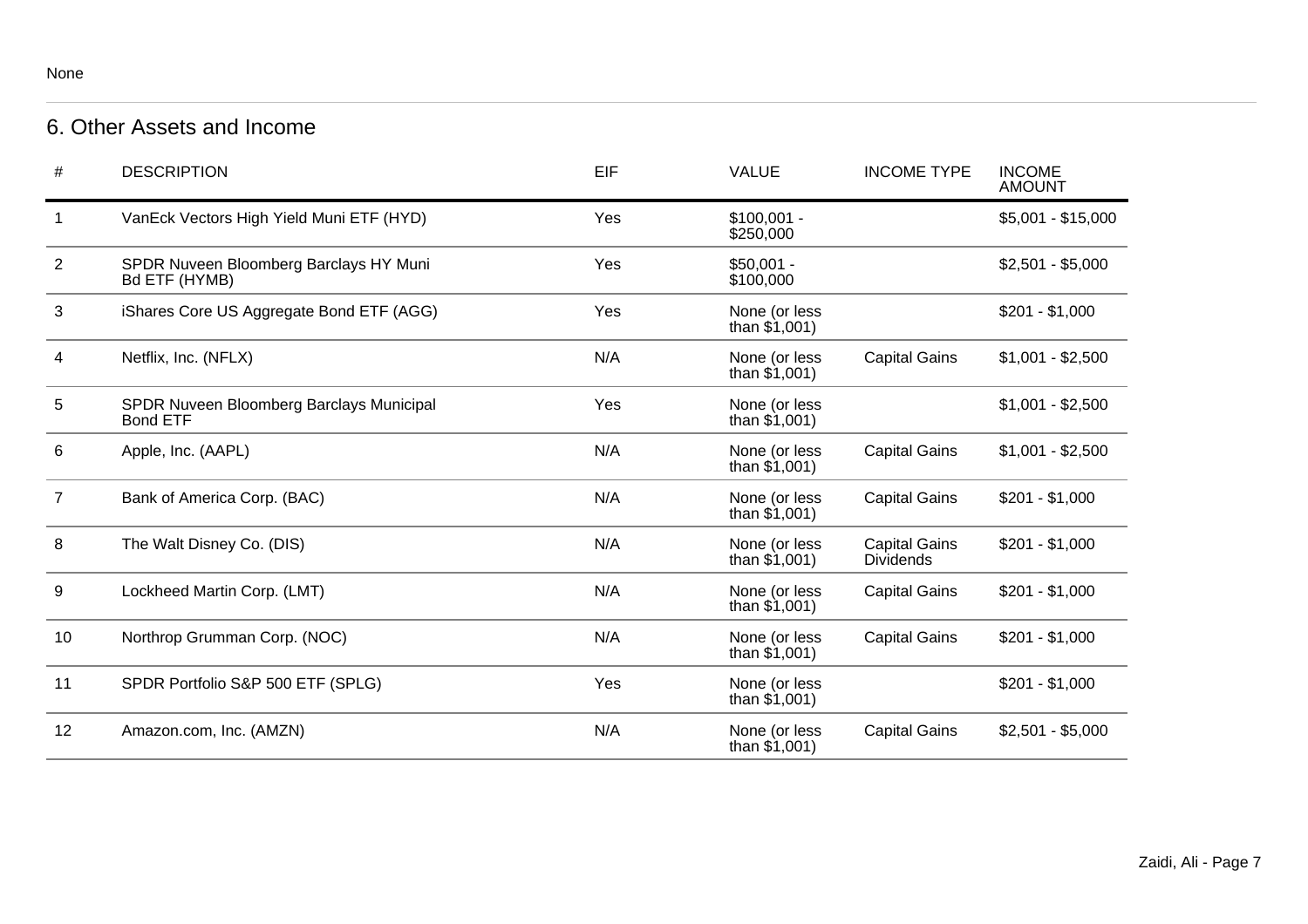|    | <b>DESCRIPTION</b> | EIF | VALUE                     | <b>INCOME TYPE</b> | <b>INCOME</b><br><b>AMOUNT</b> |
|----|--------------------|-----|---------------------------|--------------------|--------------------------------|
| 13 | J.S. bank (cash)   | N/A | $$100,001 -$<br>\$250,000 |                    | None (or less<br>than $$201$ ) |

## 7. Transactions

(N/A) - Not required for this type of report

### 8. Liabilities

None

### 9. Gifts and Travel Reimbursements

(N/A) - Not required for this type of report

### **Endnotes**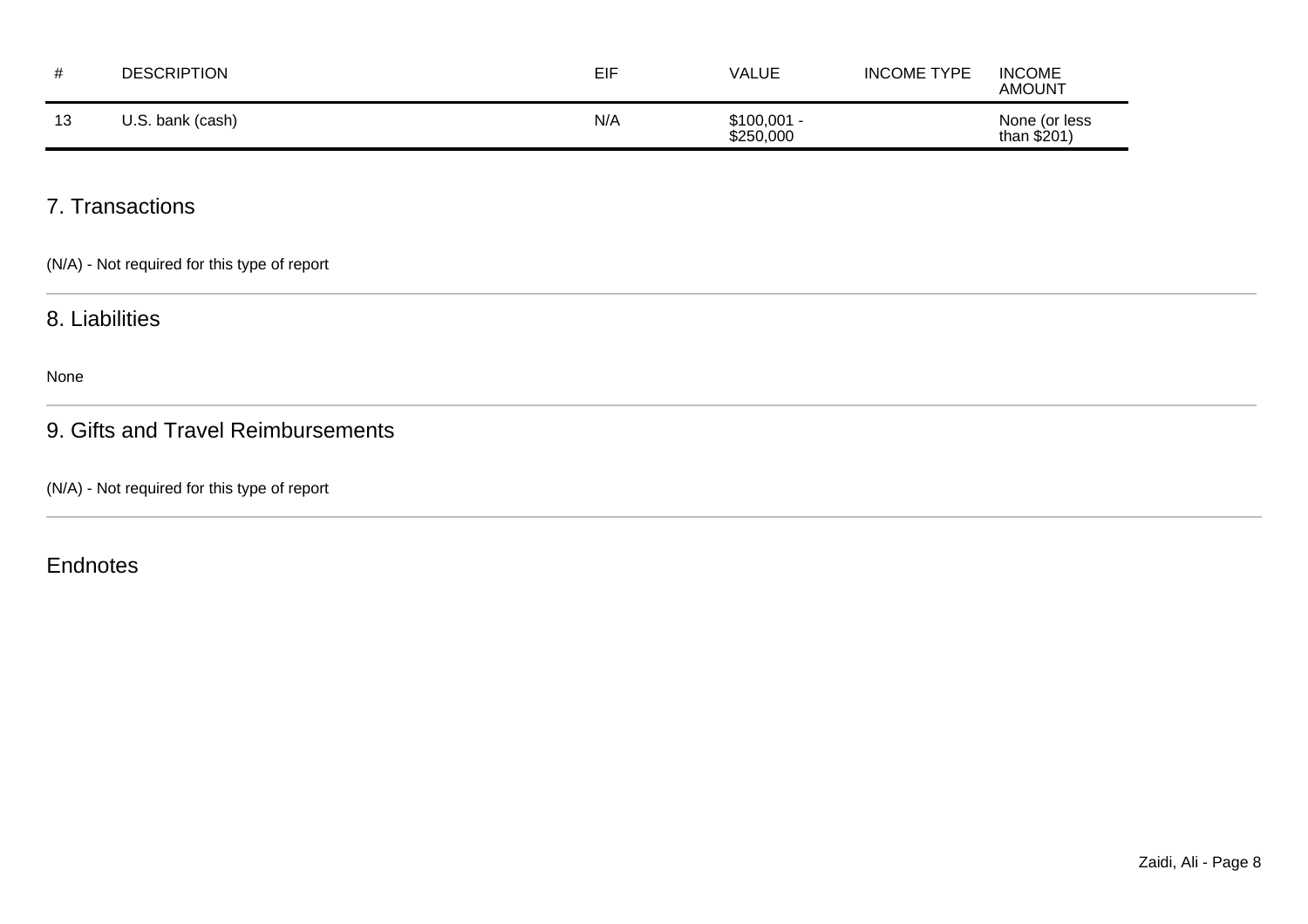### Summary of Contents

### 1. Filer's Positions Held Outside United States Government

Part 1 discloses positions that the filer held at any time during the reporting period (excluding positions with the United States Government). Positions are reportable even if the filer did not receive compensation.

This section does not include the following: (1) positions with religious, social, fraternal, or political organizations; (2) positions solely of an honorary nature; (3) positions held aspart of the filer's official duties with the United States Government; (4) mere membership in an organization; and (5) passive investment interests as a limited partner or nonmanaging member of a limited liability company.

2. Filer's Employment Assets & Income and Retirement Accounts

Part 2 discloses the following:

- ●Sources of earned and other non-investment income of the filer totaling more than \$200 during the reporting period (e.g., salary, fees, partnership share, honoraria,scholarships, and prizes)
- ● Assets related to the filer's business, employment, or other income-generating activities (1) that ended the reporting period with a value greater than \$1,000 or (2) fromwhich more than \$200 in income was received during the reporting period (e.g., equity in business or partnership, stock options, retirement plans/accounts and their underlying holdings as appropriate, deferred compensation, and intellectual property, such as book deals and patents)

This section does not include assets or income from United States Government employment or assets that were acquired separately from the filer's business, employment, or other income-generating activities (e.g., assets purchased through a brokerage account). Note: The type of income is not required if the amount of income is \$0 - \$200 or if theasset qualifies as an excepted investment fund (EIF).

3. Filer's Employment Agreements and Arrangements

Part 3 discloses agreements or arrangements that the filer had during the reporting period with an employer or former employer (except the United States Government), such as the following:

- ●Future employment
- ●Leave of absence
- ●Continuing payments from an employer, including severance and payments not yet received for previous work (excluding ordinary salary from a current employer)
- ●Continuing participation in an employee welfare, retirement, or other benefit plan, such as pensions or a deferred compensation plan
- ● Retention or disposition of employer-awarded equity, sharing in profits or carried interests (e.g., vested and unvested stock options, restricted stock, future share of acompany's profits, etc.)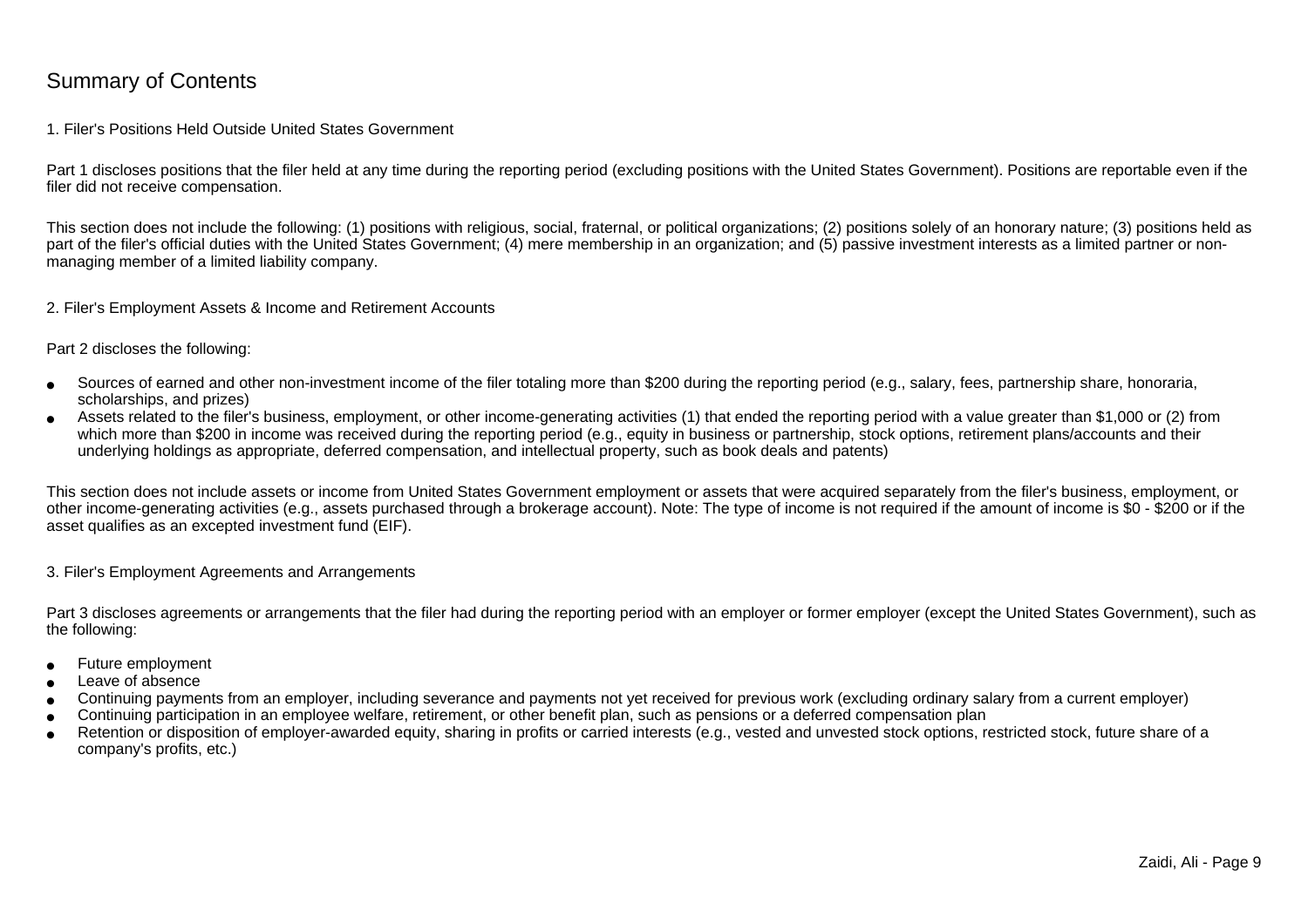### 4. Filer's Sources of Compensation Exceeding \$5,000 in a Year

Part 4 discloses sources (except the United States Government) that paid more than \$5,000 in a calendar year for the filer's services during any year of the reporting period.

The filer discloses payments both from employers and from any clients to whom the filer personally provided services. The filer discloses a source even if the source made itspayment to the filer's employer and not to the filer. The filer does not disclose a client's payment to the filer's employer if the filer did not provide the services for which the client is paying.

5. Spouse's Employment Assets & Income and Retirement Accounts

#### Part 5 discloses the following:

- ●Sources of earned income (excluding honoraria) for the filer's spouse totaling more than \$1,000 during the reporting period (e.g., salary, consulting fees, and partnershipshare)
- ●Sources of honoraria for the filer's spouse greater than \$200 during the reporting period
- ● Assets related to the filer's spouse's employment, business activities, other income-generating activities (1) that ended the reporting period with a value greater than \$1,000or (2) from which more than \$200 in income was received during the reporting period (e.g., equity in business or partnership, stock options, retirement plans/accounts and their underlying holdings as appropriate, deferred compensation, and intellectual property, such as book deals and patents)

This section does not include assets or income from United States Government employment or assets that were acquired separately from the filer's spouse's business,employment, or other income-generating activities (e.g., assets purchased through a brokerage account). Note: The type of income is not required if the amount of income is \$0 - \$200 or if the asset qualifies as an excepted investment fund (EIF). Amounts of income are not required for a spouse's earned income (excluding honoraria).

### 6. Other Assets and Income

Part 6 discloses each asset, not already reported, (1) that ended the reporting period with a value greater than \$1,000 or (2) from which more than \$200 in investment income was received during the reporting period. For purposes of the value and income thresholds, the filer aggregates the filer's interests with those of the filer's spouse and dependentchildren.

This section does not include the following types of assets: (1) a personal residence (unless it was rented out during the reporting period); (2) income or retirement benefits associated with United States Government employment (e.g., Thrift Savings Plan); and (3) cash accounts (e.g., checking, savings, money market accounts) at a single financial institution with a value of \$5,000 or less (unless more than \$200 in income was received). Additional exceptions apply. Note: The type of income is not required if the amount ofincome is \$0 - \$200 or if the asset qualifies as an excepted investment fund (EIF).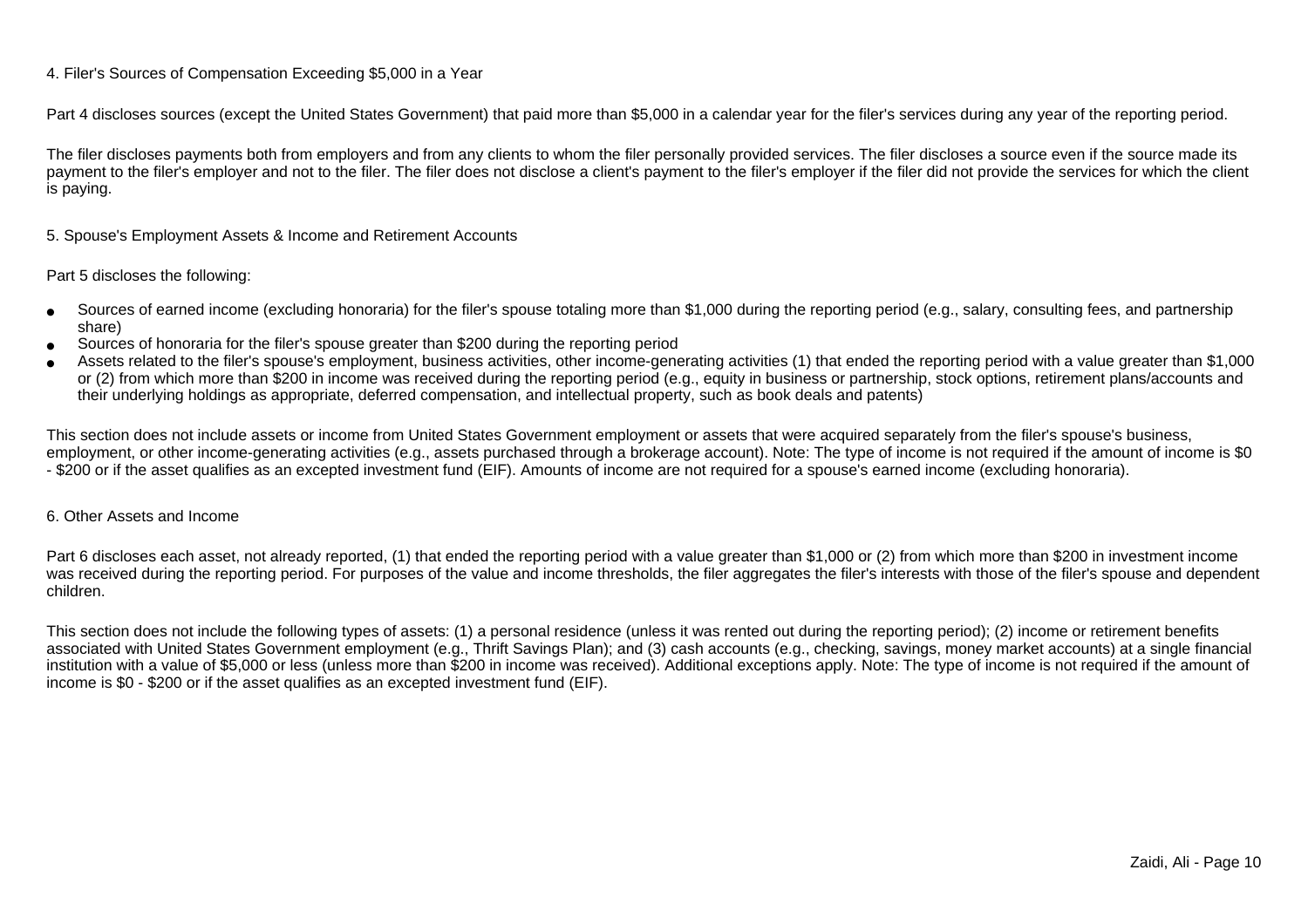### 7. Transactions

Part 7 discloses purchases, sales, or exchanges of real property or securities in excess of \$1,000 made on behalf of the filer, the filer's spouse or dependent child during the reporting period.

This section does not include transactions that concern the following: (1) a personal residence, unless rented out; (2) cash accounts (e.g., checking, savings, CDs, money market accounts) and money market mutual funds; (3) Treasury bills, bonds, and notes; and (4) holdings within a federal Thrift Savings Plan account. Additional exceptionsapply.

### 8. Liabilities

Part 8 discloses liabilities over \$10,000 that the filer, the filer's spouse or dependent child owed at any time during the reporting period.

This section does not include the following types of liabilities: (1) mortgages on a personal residence, unless rented out (limitations apply for PAS filers); (2) loans secured by a personal motor vehicle, household furniture, or appliances, unless the loan exceeds the item's purchase price; and (3) revolving charge accounts, such as credit card balances,if the outstanding liability did not exceed \$10,000 at the end of the reporting period. Additional exceptions apply.

### 9. Gifts and Travel Reimbursements

#### This section discloses:

- ●Gifts totaling more than \$415 that the filer, the filer's spouse, and dependent children received from any one source during the reporting period.
- ●Travel reimbursements totaling more than \$415 that the filer, the filer's spouse, and dependent children received from any one source during the reporting period.

For purposes of this section, the filer need not aggregate any gift or travel reimbursement with a value of \$166 or less. Regardless of the value, this section does not include the following items: (1) anything received from relatives; (2) anything received from the United States Government or from the District of Columbia, state, or local governments; (3)bequests and other forms of inheritance; (4) gifts and travel reimbursements given to the filer's agency in connection with the filer's official travel; (5) gifts of hospitality (food,lodging, entertainment) at the donor's residence or personal premises; and (6) anything received by the filer's spouse or dependent children totally independent of theirrelationship to the filer. Additional exceptions apply.